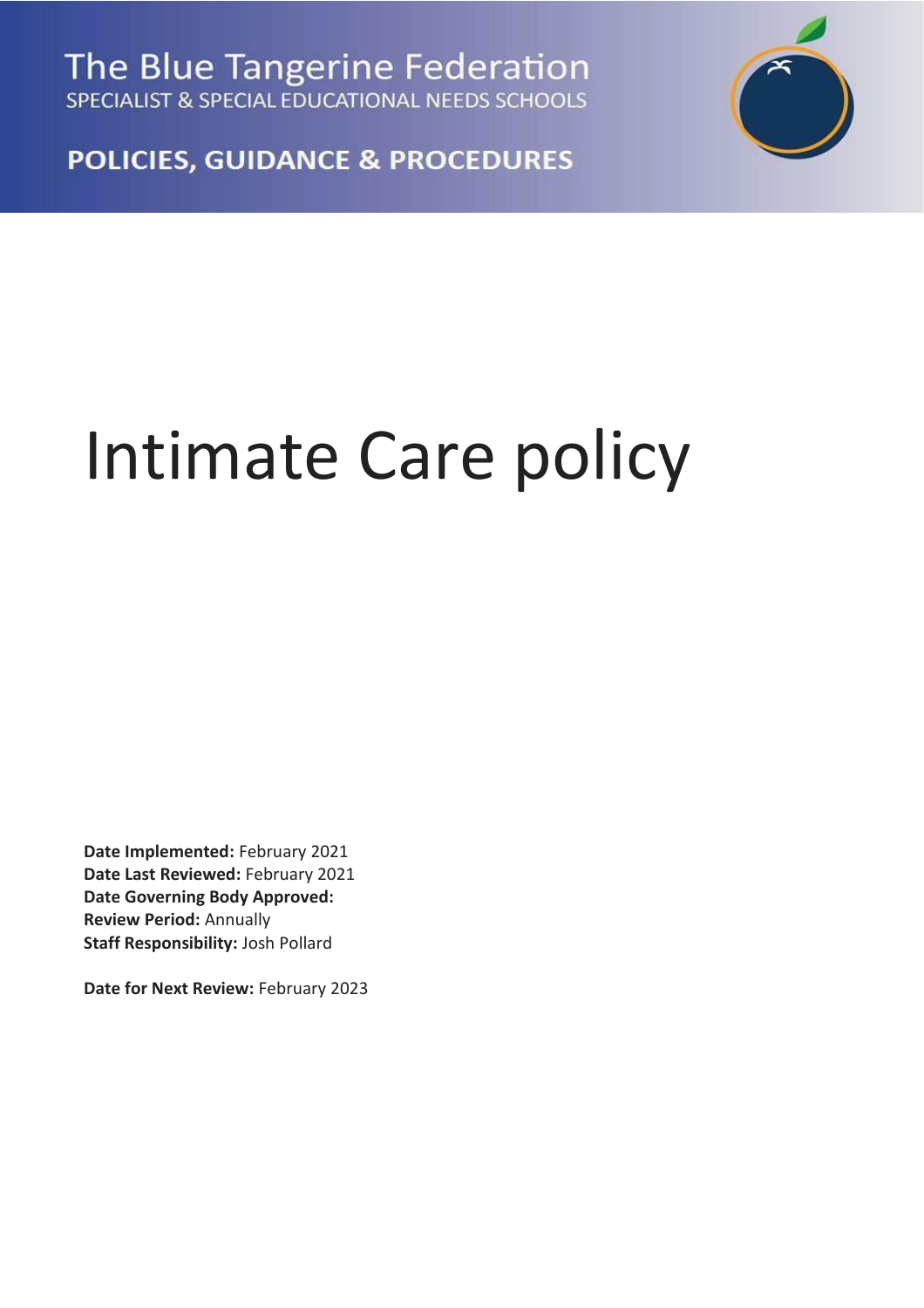## Policy statement

Intimate care can be defined as any care which involves washing, touching or carrying out a procedure to intimate personal areas which most people usually carry out themselves but some students are unable to do because of their young age, physical difficulties or other special needs. Examples include care associated with continence and menstrual management as well as more ordinary tasks such as help with washing, toileting or dressing. It also includes supervision of students involved in intimate self-care.

No child is excluded from participating in our settings who may, for any reason, not yet be toilet trained and who may still be wearing nappies or equivalent. We work with parents/carers towards toilet training, unless there are medical or other developmental reasons why this may not be appropriate at the time. We provide nappy changing facilities and good hygiene practices in order to accommodate children who are not yet toilet trained. We see toilet training as a self-care skill that children have the opportunity to learn with the full support and non-judgmental concern of adults.

Some students across the federation have intimate care needs at some level. Parents/carers are aware that these procedures are carried out on a daily basis as well procedures for when and how intimate care will be carried out on off-site trips or visits.

Any historical concerns (such as past abuse) are taken into account when undertaking intimate care.

An individual member of staff must inform another appropriate adult when they are going alone to assist a student with intimate care to promote safe and open working practices for both student and staff alike.

All staff may undertake medical procedures as necessary or in case of emergencies.

All students will be supported to achieve the highest level of autonomy that is possible given their age and abilities. Staff will encourage each individual student to do as much for themselves as possible.

Staff will be fully aware of best practice regarding infection control, including the requirement to wear disposable gloves and cleaning of changing beds etc.

Staff will be supported to adapt their practice in relation to the needs of individual students taking into account developmental changes such as the onset of puberty and menstruation.

There must be careful communication with each student who needs help with intimate care in line with their preferred means of communication (verbal, symbolic, etc) to discuss their needs and preferences. Where the student is of an appropriate age and level of understanding permission should be sought before starting an intimate procedure.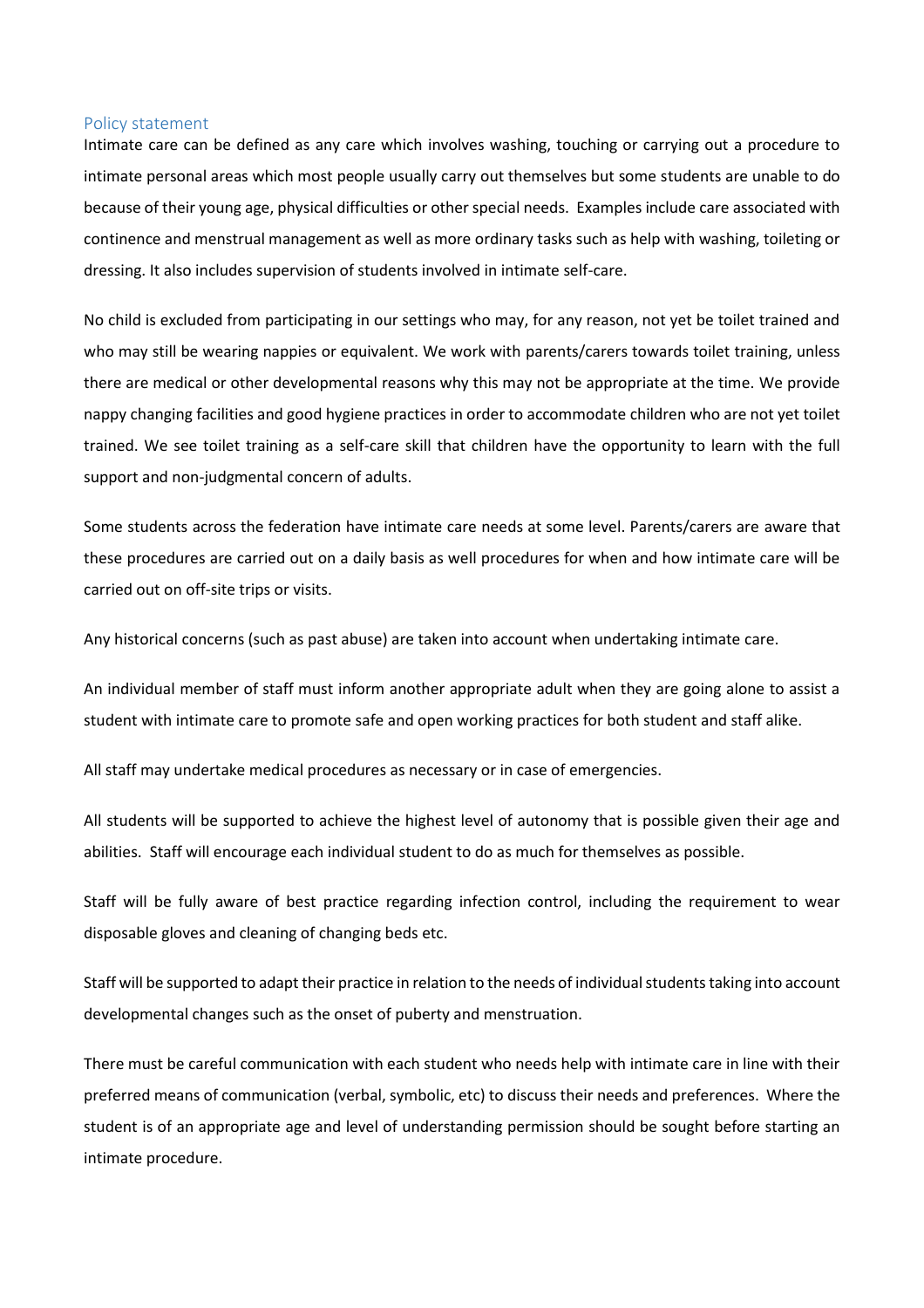Staff who provide intimate care should speak to the student personally by name, explain what they are doing and communicate with all children in a way that reflects their ages.

Every child's right to privacy and modesty will be respected. Careful consideration will be given to each student's situation to determine who and how many staff might need to be present when s/he needs help with intimate care. Wherever possible, the student's wishes and feelings should be sought and taken into account.

The religious views, beliefs and cultural values of children and their families should be taken into account, particularly as they might affect certain practices or determine the gender of the staff member.

Where possible students will have their routines carried out by a person of the same gender. However with a preponderance of female staff this is not possible and female staff will carry out procedures with male pupils. Male staff will not carry out intimate care with female students because this is in line with society's norms and gives protection for male staff from accusations.

Adults who assist students with intimate care will only be employees of the federation, not students or volunteers, and therefore have the usual range of safer recruitment checks, including enhanced DBS checks.

All staff should be aware of the federation's Safeguarding and Child Protection policy. Sensitive information will be shared only with those who need to know.

Health & Safety guidelines should be adhered to regarding waste products and the bins provided for sanitary waste must be used.

## **No member of staff will carry a mobile phone, camera or similar device whilst providing intimate care.**

## **Procedures**

- Relevant staff are aware of the students in their care who are in nappies or 'pull-ups' and those students who have occasional accidents.
- Young students should wear 'pull-ups' or other types of training pants as soon as they are comfortable with this and their parents/carers agree.
- Changing supplies will be readily to hand when changing a student.
- Staff put on gloves and aprons before changing starts and the areas are prepared. New gloves are used each time a new child is changes.
- Staff are familiar with hygiene procedures and carry these out when changing nappies.
- Staff never turn their back on a child or leave them unattended whilst they are in the process of being changed.